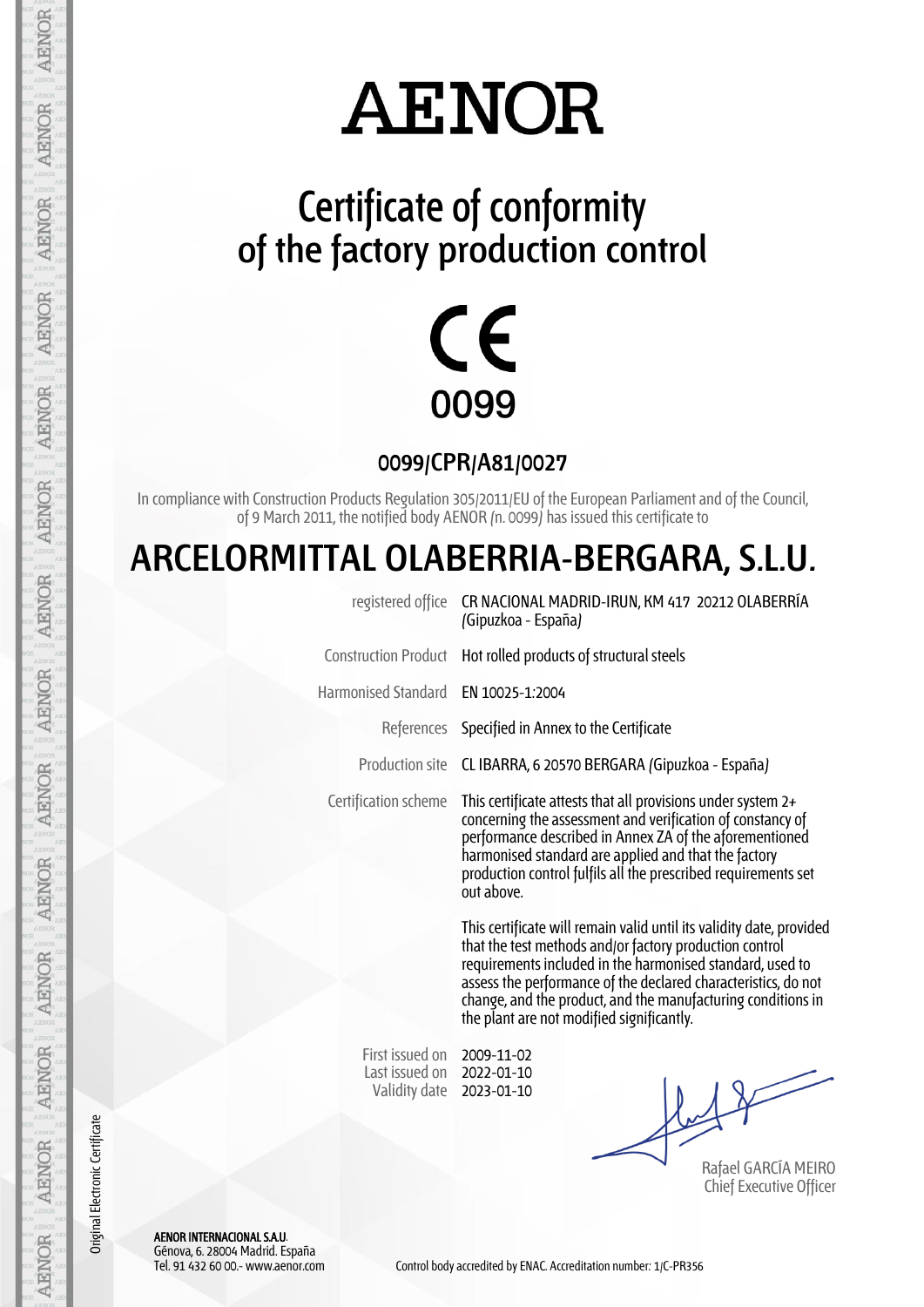### **Certificate of conformity of the factory production control**

**0099/CPR/A81/0027**

#### **Annex to Certificate**

| Product designation/form | Standard on dimensions and shape                              | Steel grade      | <b>Qualities</b> | Steel standard |
|--------------------------|---------------------------------------------------------------|------------------|------------------|----------------|
|                          | EN 10056-2                                                    | <b>S235</b>      | JR, J0, J2       | EN 10025-2     |
|                          |                                                               | <b>S275</b>      | JR, J0, J2       |                |
|                          |                                                               | <b>S355</b>      | JR, J0, J2, K2   |                |
| <b>EQUAL LEG ANGLES</b>  |                                                               | <b>S355</b>      | J0W, J2W         | EN 10025-5     |
|                          |                                                               | <b>S420</b>      | м                | EN 10025-4     |
|                          |                                                               | S450             | J <sub>0</sub>   | EN 10025-2     |
|                          |                                                               | <b>S235</b>      | JR, J0, J2       |                |
| <b>HEAA</b>              | EN 10034                                                      | <b>S275</b>      | JR, J0, J2       | EN 10025-2     |
|                          |                                                               | S355             | JR, J0, J2, K2   |                |
|                          |                                                               | <b>S235</b>      | JR, J0, J2       |                |
|                          |                                                               | <b>S275</b>      | JR, J0, J2       | EN 10025-2     |
|                          |                                                               | <b>S355</b>      | JR, J0, J2, K2   |                |
| <b>HEA</b>               | EN 10034                                                      | <b>S355</b>      | J0W, J2W         | EN 10025-5     |
|                          |                                                               | <b>S420</b>      | м                | EN 10025-4     |
|                          |                                                               | S <sub>460</sub> | M                |                |
|                          | EN 10034                                                      | <b>S235</b>      | JR, J0, J2       | EN 10025-2     |
|                          |                                                               | <b>S275</b>      | JR, J0, J2       |                |
| <b>HEB</b>               |                                                               | S355             | JR, J0, J2, K2   |                |
|                          |                                                               | <b>S355</b>      | J0W, J2W         | EN 10025-5     |
|                          |                                                               | S <sub>420</sub> | м                |                |
|                          |                                                               | <b>S460</b>      | M                | EN 10025-4     |
| <b>HEM</b>               | EN 10034                                                      | <b>S275</b>      | JR               | EN 10025-2     |
| <b>IPEAA</b>             | EN 10034                                                      | <b>S235</b>      | JR               | EN 10025-2     |
|                          |                                                               | S <sub>275</sub> | JR.              |                |
|                          |                                                               | <b>S355</b>      | JR               |                |
| <b>IPEA</b>              | EN 10034                                                      | <b>S235</b>      | JR, J0, J2       | EN 10025-2     |
|                          |                                                               | S275             | JR, J0, J2       |                |
|                          |                                                               | <b>S355</b>      | JR, J0, J2, K2   |                |
|                          |                                                               | <b>S355</b>      | J0W, J2W         | EN 10025-5     |
|                          | First issued on<br>2009-11-02<br>Last issued on<br>2022-01-10 |                  |                  |                |

Last issued on Validity date 2022-01-10 2023-01-10

AENOR INTERNACIONAL S.A.U. Génova, 6. 28004 Madrid. España

Original Electronic Certificate

**AENOR** 

**AENOR** 

AENOR

**AENOR** 

**AENOR** 

**AENOR** 

**AENOR** 

**AENOR** 

**AENOR** 

AENOR

**AENOR** 

AENOR

**AENOR**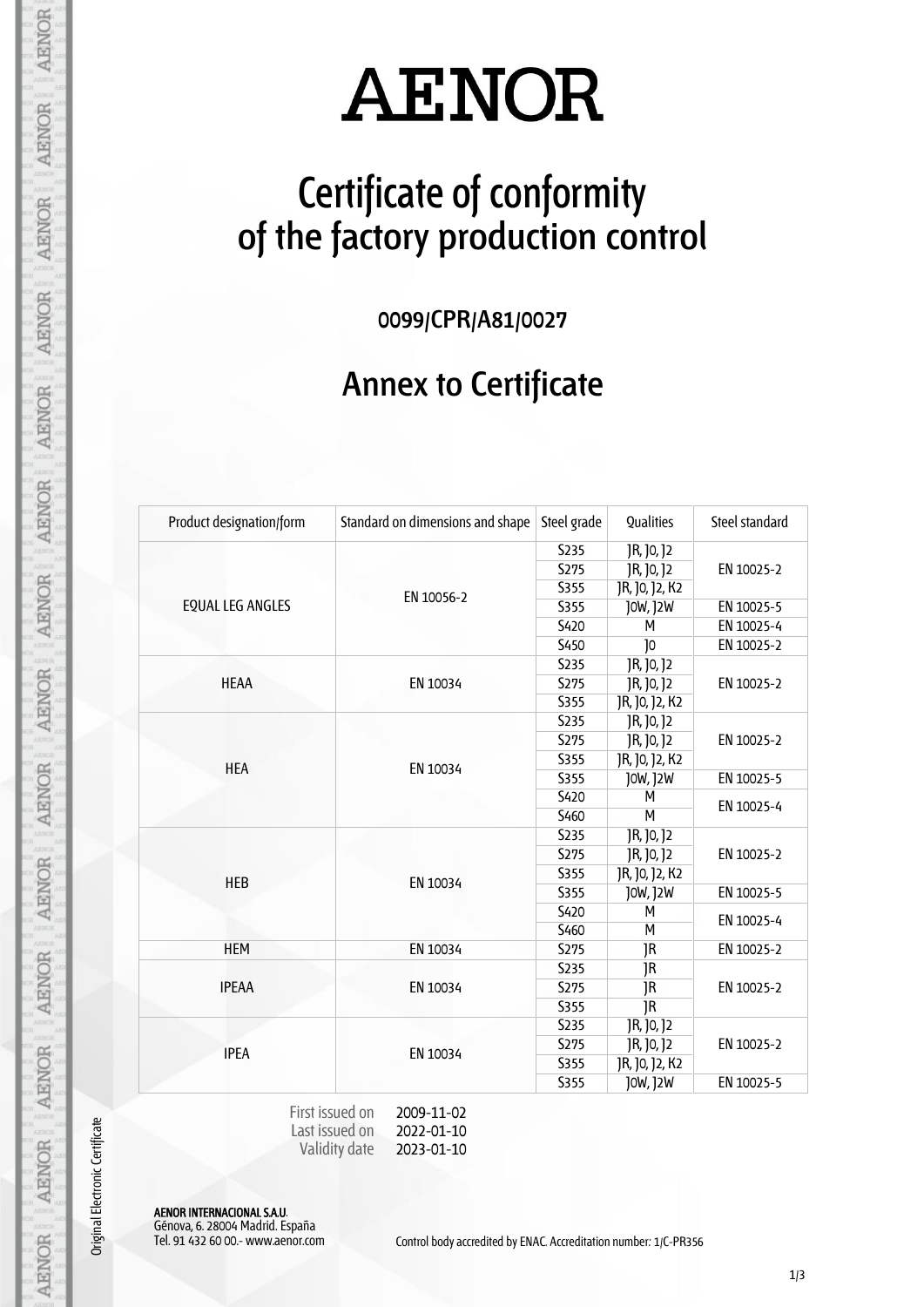### **Certificate of conformity of the factory production control**

**0099/CPR/A81/0027**

#### **Annex to Certificate**

| Product designation/form | Standard on dimensions and shape | Steel grade | Qualities      | Steel standard |
|--------------------------|----------------------------------|-------------|----------------|----------------|
|                          |                                  | <b>S235</b> | JR, J0, J2     | EN 10025-2     |
|                          | EN 10034                         | S275        | JR, J0, J2     |                |
| <b>IPE</b>               |                                  | S355        | JR, J0, J2, K2 |                |
|                          |                                  | S355        | J0W, J2W       | EN 10025-5     |
|                          |                                  | <b>S420</b> | М              | EN 10025-4     |
|                          |                                  | S460        | M              |                |
|                          |                                  | S235        | JR, J0, J2     |                |
|                          |                                  | <b>S275</b> | JR, J0, J2     | EN 10025-2     |
| <b>IPN</b>               |                                  | <b>S355</b> | JR, J0, J2, K2 |                |
|                          | EN 10024                         | <b>S355</b> | J0W, J2W       | EN 10025-5     |
|                          |                                  | <b>S420</b> | м              |                |
|                          |                                  | S460        | М              | EN 10025-4     |
|                          |                                  | <b>S235</b> | JR, J0, J2     | EN 10025-2     |
|                          | EN 10024                         | <b>S275</b> | JR, J0, J2     |                |
| J                        |                                  | <b>S355</b> | JR, J0, J2, K2 |                |
|                          |                                  | <b>S355</b> | J0W, J2W       | EN 10025-5     |
|                          | EN 10279                         | S235        | JR, J0, J2     |                |
| <b>PFC</b>               |                                  | S275        | JR, J0, J2     | EN 10025-2     |
|                          |                                  | <b>S355</b> | JR, J0, J2, K2 |                |
|                          |                                  | <b>S355</b> | J0W, J2W       | EN 10025-5     |
|                          |                                  | <b>S235</b> | JR, J0, J2     |                |
| <b>UB</b>                | EN 10034                         | <b>S275</b> | JR, J0, J2     | EN 10025-2     |
|                          |                                  | <b>S355</b> | JR, J0, J2, K2 |                |
|                          |                                  | <b>S355</b> | J0W, J2W       | EN 10025-5     |
| <b>UPE</b>               |                                  | <b>S235</b> | JR, J0, J2     | EN 10025-2     |
|                          | EN 10279                         | <b>S275</b> | JR, JO, J2     |                |
|                          |                                  | S355        | JR, J0, J2, K2 |                |
|                          |                                  | <b>S355</b> | J0W, J2W       | EN 10025-5     |
|                          |                                  | <b>S420</b> | м              | EN 10025-4     |
|                          |                                  | S460        | м              |                |

| First issued on | 2009-11-02 |
|-----------------|------------|
| Last issued on  | 2022-01-10 |
| Validity date   | 2023-01-10 |

AENOR INTERNACIONAL S.A.U. Génova, 6. 28004 Madrid. España

Original Electronic Certificate

**AENOR** 

**AENOR** 

AENOR

**AENOR** 

**AENOR** 

**AENOR** 

**AENOR** 

**AENOR** 

**AENOR** 

AENOR

**AENOR** 

**AENOR** 

**AENOR**